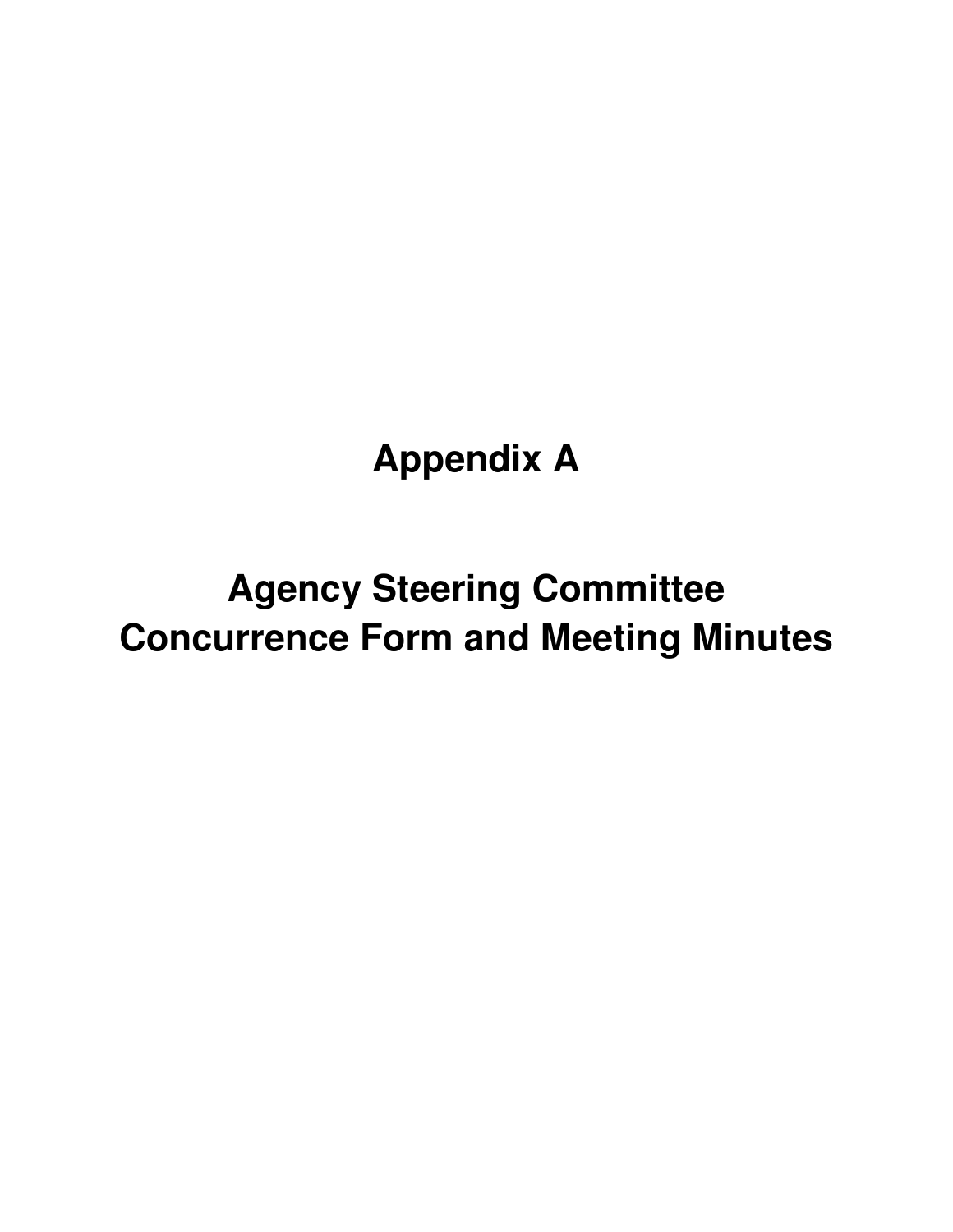## **Pre-NEPA Agency Steering Committee Concurrence Agreement** TIP Project I-5133 I-95 Corridor Planning & Finance Study

**Project Name/Description:** I-95 Corridor Planning & Finance Study, Robeson, Cumberland, Harnett, Johnston, Wilson, Nash, Halifax & Northampton Counties; Divisions 1, 4 & 6;

## **Project Need:**

- Capacity Deficiencies
- **Structural Deficiencies**  $\bullet$
- Geometric Deficiencies
- Higher than Statewide Average Fatality Crash Rate for Interstates
- Funding Deficiencies

## **Project Purpose:**

- **Improve Capacity**
- Improve Infrastructure
- Reduce Fatality Crash Rate along I-95 Corridor
- Develop a Feasible Funding Strategy

## **Goals & Objectives:**

- Upgrade interstate to meet current design standards.
- Provide additional capacity for predicted future traffic volumes at a Level of Service (LOS) C or better for the entire corridor, with the possible exception of limited spot locations within urbanized areas where LOS D may be considered acceptable.
- Identify a plan for realistic and reliable funding options that will meet the longterm funding needs of the corridor.
- Utilize existing roadway right-of-way to the extent possible.
- Minimize environmental impacts.  $\bullet$
- Ensure consistency with local transportation plans.  $\bullet$
- Obtain informed consent from study participants (federal, state and local agencies, members of the public) on project Purpose and Need and Alternatives to be considered.
- Incorporate NCDOT Complete Streets Policy on overpasses, where appropriate.
- Maintain evacuation routes.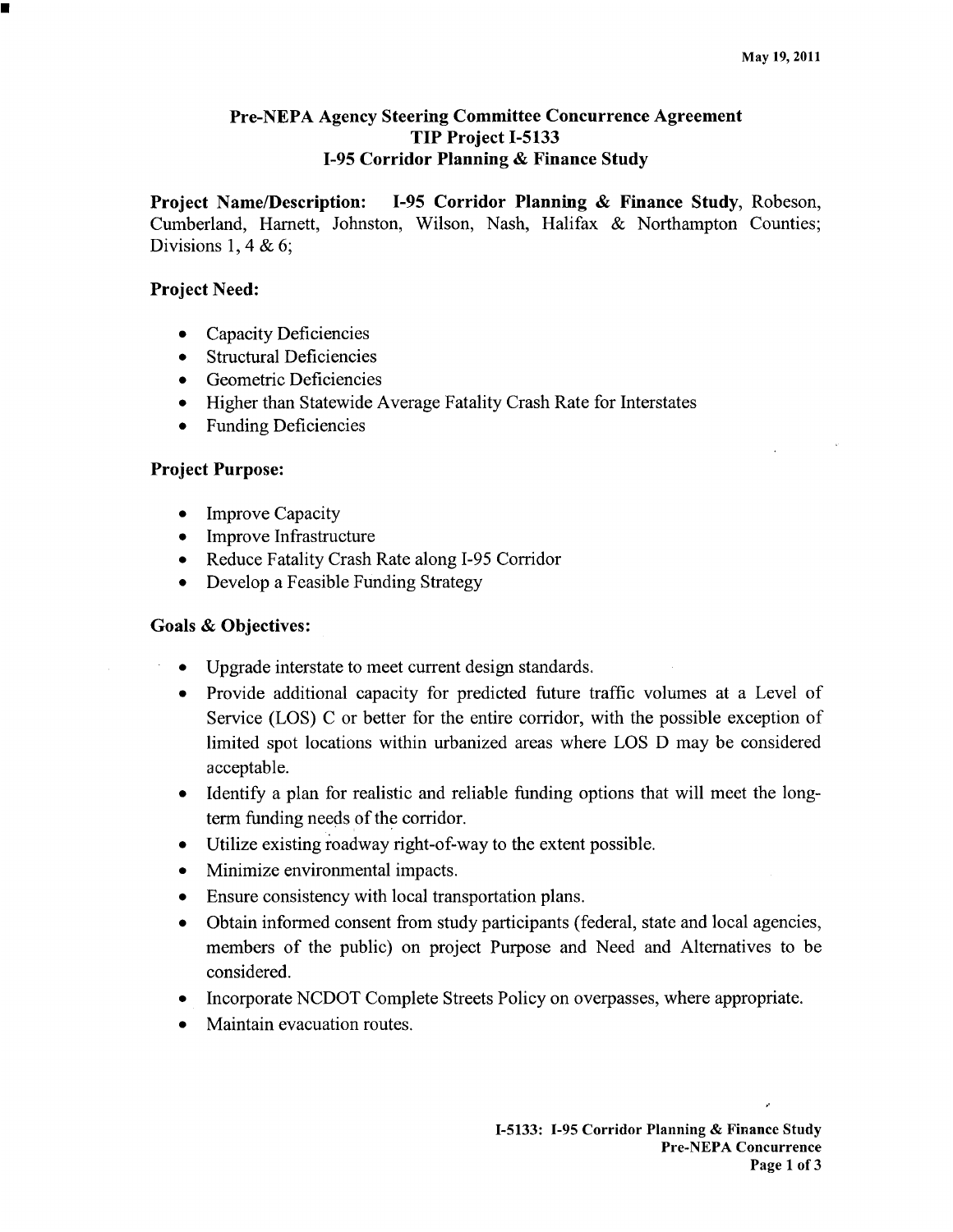## **Preferred Design Concept & Scope:**

Widen on Existing Alignment: This alternative will provide the desired LOS and enhanced safety for the I-95 corridor and would have the lowest impact on the human and natural environments, as compared to the other build alternatives. This alternative was recommended to be carried forward to the Tier  $3 -$ Refinement stage. Further steps are currently being taken to refine the design elements of the Preferred Design Concept and Scope for financial analysis and operational feasibility. This will involve reviewing the "Widen on Existing Alignment" alternative to incorporate other improvement options, including interchange design improvements, feasible tolling scenarios, greenway enhancements, and a corridor infrastructure preservation plan.

The Project Team Members listed below have concurred with the pre-NEPA Purpose & Need, Goals & Objectives, and the Preferred Design Concept and Scope for all future TIP projects that result from the I-95 Corridor Planning and Finance Concurrence is contingent upon NCDOT using the Merger Screening Study. Criteria to determine if the project(s) need to follow the Merger process. If the screening guidance indicates the need to follow the Merger process, NCDOT will be willing to use the Merger process for the project(s) development.

 $5/19/1$ Federal Highway Administration Ron Lucas Date NC Department of Transportation  $5 - 19 - 11$ Kristine O'Connor Date NC Department of Transportation Derrick Lewis Date Sliglil US Army Corps of Engineers Bill Biddlecome Date US Army Corps of Engineers <u>5 [19]/]</u> **Ronnie Smith** Date US Army Corps of Engineers

Tom Steffens

I-5133: I-95 Corridor Planning & Finance Study **Pre-NEPA Concurrence** Page 2 of 3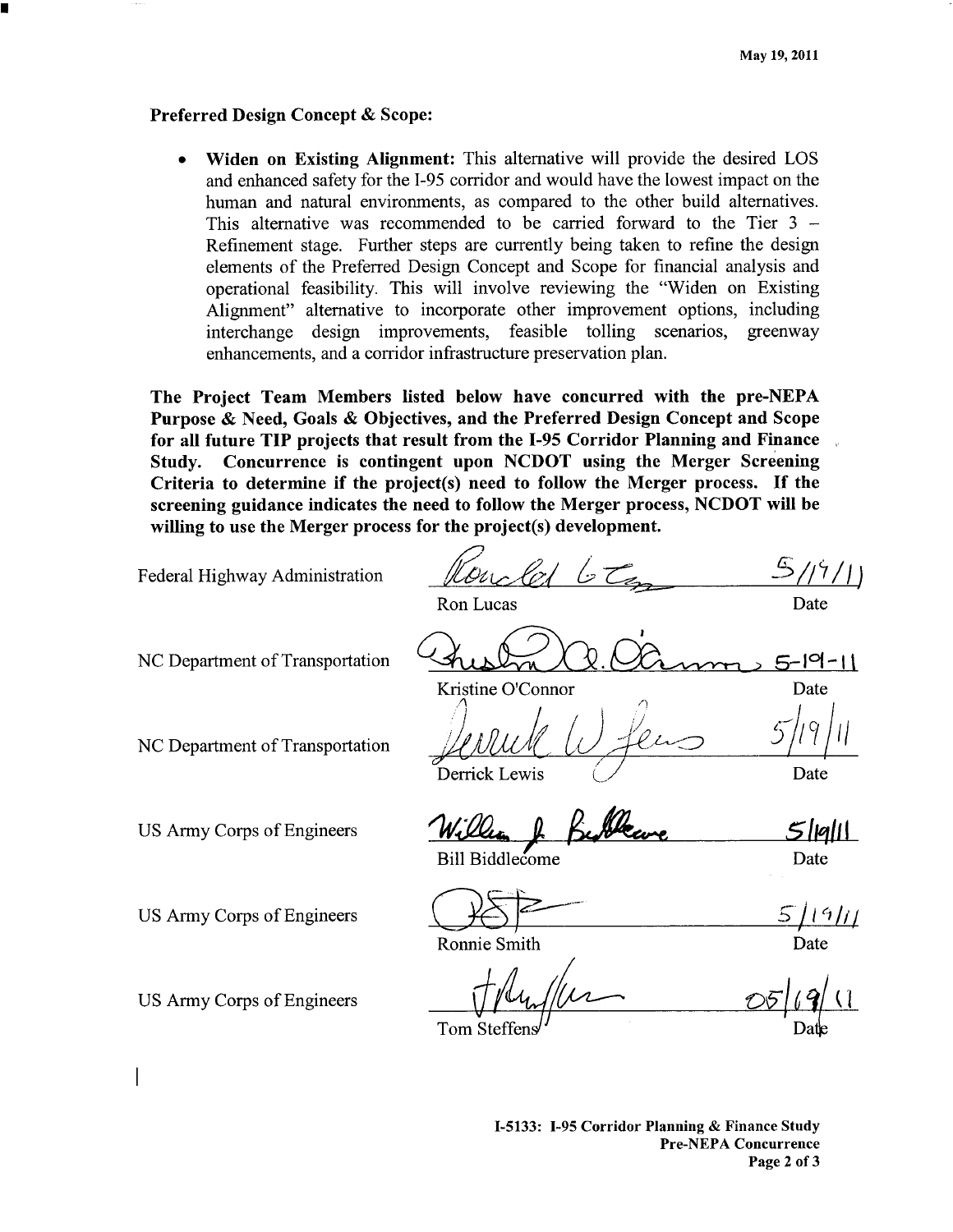| US Fish and Wildlife Service              | Gary Jordan                                   | Date                |
|-------------------------------------------|-----------------------------------------------|---------------------|
| <b>US Environmental Protection Agency</b> | <b>Chris Militscher</b>                       | $\varsigma$<br>Date |
| <b>National Marine Fisheries</b>          | FRITZ ROHDE                                   | 6/<br>Date          |
| NC Division of Water Quality              |                                               | $5 - 19 -$          |
| NC Division of Water Quality              | <b>Rob Ridings</b><br>David Wainwright        | Date<br>Date        |
| NC Division of Marine Fisheries           | DEFERRED TO WRC-SEE ATTACHMENT<br>Jessi Baker | Date                |
| NC Division of Marine Fisheries           | DEFERRED TO WRC-SEE ATTACHMENT<br>Kevin Hart  | Date                |
| NC Wildlife Resources Commission          | <b>Travis Wilson</b>                          | $S-19-201$<br>Date  |
| NC State Historic Preservation Office     | Renee Gledhill-Earley                         | Date                |

B

I-5133: I-95 Corridor Planning & Finance Study<br>Pre-NEPA Concurrence<br>Page 3 of 3

 $\frac{1}{2}$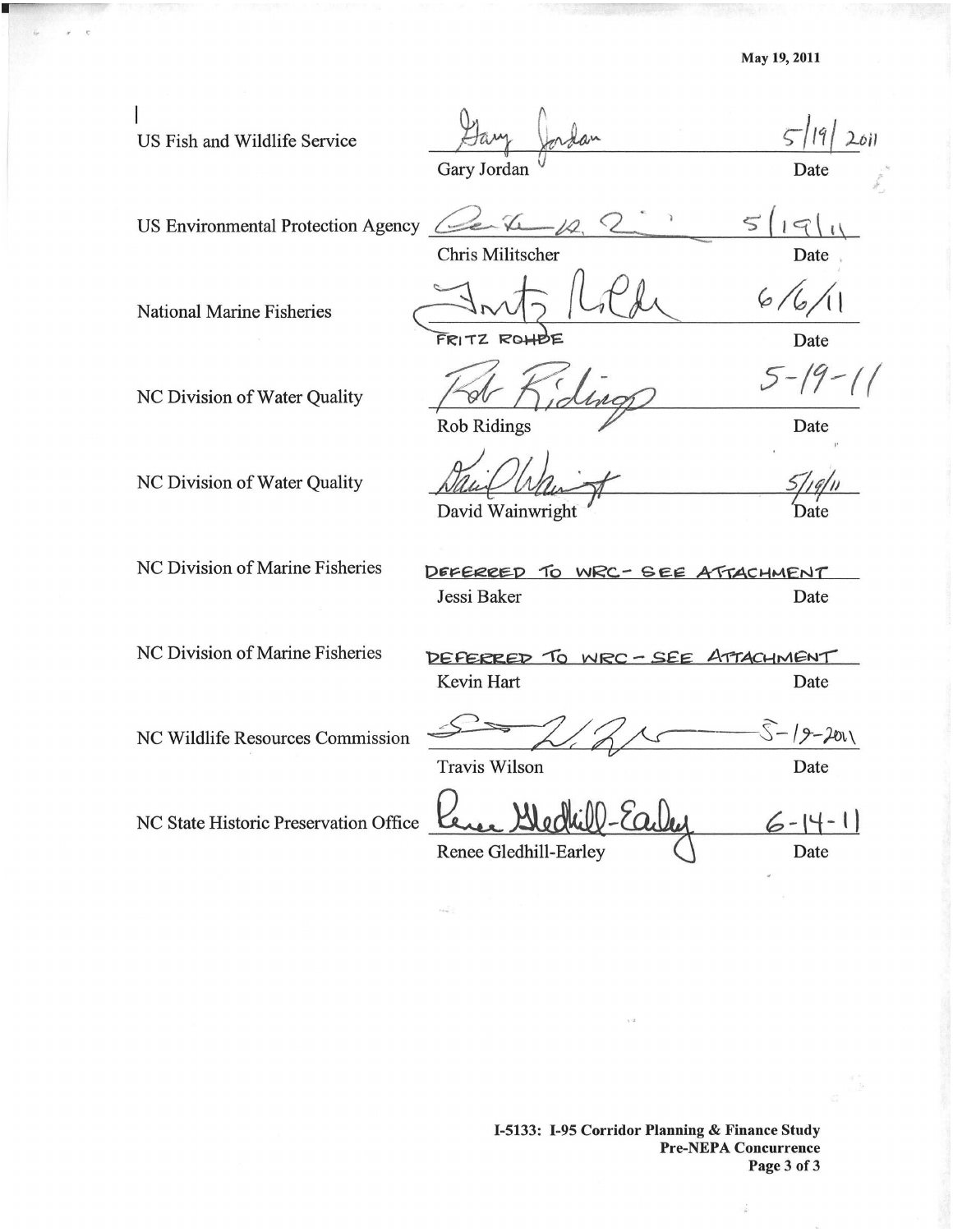# **O'Connor Kristine A**

| From:    | Hart, Kevin                             |
|----------|-----------------------------------------|
| Sent:    | Monday, June 06, 2011 1:06 PM           |
| To:      | O'Connor Kristine A; Baker, Jessi E     |
| Cc       | Deaton, Anne                            |
| Subject: | RE: I-95 Pre-NEPA Concurrence Agreement |

Kristine,

After speaking with my supervisor, we feel that this project is far inland and we will defer to the NCWRC on this project. If you still need me to sign the form for this concurrence point as we were a member up until this point I have no issue signing it, just let me know.

If you have any questions please let me know. Thanks. **Kevin Hart** 

-----Original Message-----From: O'Connor Kristine A Sent: Wednesday, June 01, 2011 8:56 AM To: Hart, Kevin; Baker, Jessi E Subject: I-95 Pre-NEPA Concurrence Agreement

Good morning,

Attached are the Pre-NEPA Concurrence Form and some additional information for the I-95 Corridor Planning & Finance Study. As I mentioned over the phone, I would like to get your signatures on this form, but I do understand that you may want to review it beforehand. Once you are comfortable with the information presented, please let me know and I will send out a hard copy of the original form. I would prefer to get all signatures on the same form so that I'll only have one original document.

Please let me know if you have questions.

Thank you,

**Kristine** 

Kristine A. O'Connor, P.E. **Project Planning Engineer** North Carolina Department of Transportation Project Development & Environmental Analysis Branch Mailing Address: 1548 Mail Service Center Raleigh, NC 27699-1548 Physical Address: Century Center - Building A 1020 Birch Ridge Drive Raleigh, NC 27610 (919) 707-6034  $(919)$  250-4224 (F)

\*Please note that my phone & fax numbers and physical location have changed.

Email correspondence to and from this sender is subject to the N.C. Public Records Law and may be disclosed to third parties.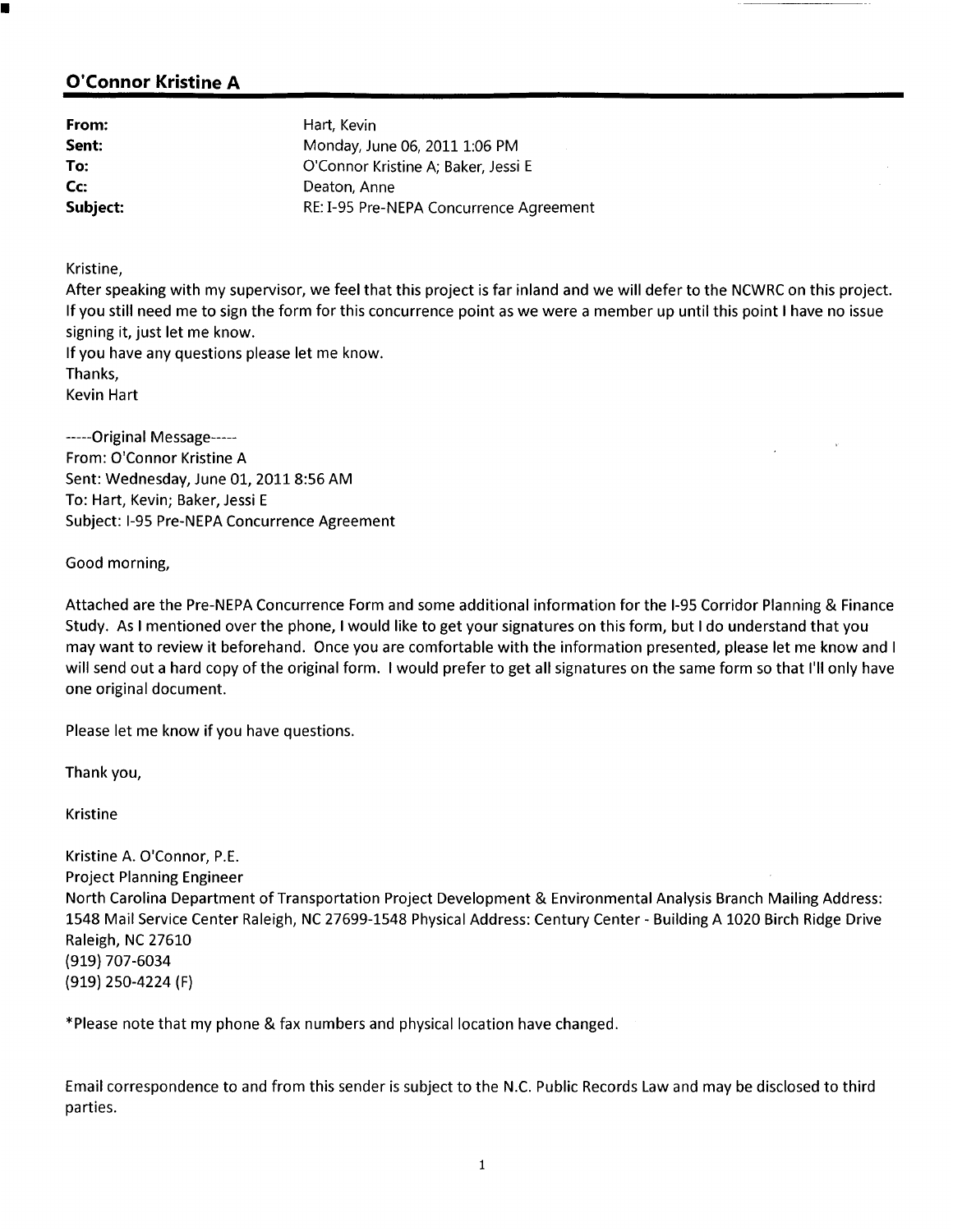

# STATE OF NORTH CAROLINA DEPARTMENT OF TRANSPORTATION

| <b>BEVERLY EAVES PERDUE</b><br><b>GOVERNOR</b> |                                                               | EUGENE A. CONTI, JR.<br><b>SECRETARY</b>                                    |  |
|------------------------------------------------|---------------------------------------------------------------|-----------------------------------------------------------------------------|--|
| DATE:                                          | September 15, 2010                                            |                                                                             |  |
| <b>SUBJECT:</b>                                | Minutes for August 17, 2010 Agency Steering Committee Meeting |                                                                             |  |
|                                                | I-95 Corridor Planning & Finance Study, TIP # I-5133          |                                                                             |  |
| PARTICIPANTS:                                  | Kristine O'Connor                                             | <b>NCDOT PDEA Branch</b>                                                    |  |
|                                                | <b>Charles Cox</b>                                            | <b>NCDOT PDEA Branch</b>                                                    |  |
|                                                | Ron Lucas                                                     | <b>FHWA</b>                                                                 |  |
|                                                | <b>Roberto Canales</b>                                        | NCDOT Dept for Strategic Initiatives                                        |  |
|                                                | Christopher Militscher                                        | <b>US Environmental Protection Agency</b>                                   |  |
|                                                | <b>Tom Steffens</b>                                           | US Army Corps of Engineers                                                  |  |
|                                                | <b>Bill Biddlecome</b>                                        | <b>US Army Corps of Engineers</b>                                           |  |
|                                                | Gary Jordan                                                   | US Fish and Wildlife                                                        |  |
|                                                | David Wainwright                                              | <b>NCDENR</b> Division of Water Quality                                     |  |
|                                                | <b>Rob Ridings</b>                                            | <b>NCDENR</b> Division of Water Quality                                     |  |
|                                                | Travis Wilson                                                 | NC Wildlife Resources Council                                               |  |
|                                                | Elizabeth Lusk                                                | NCDOT PDEA - Natural Environment U                                          |  |
|                                                | <b>Missy Dickens Pair</b>                                     | <b>NCDOT PDEA Branch</b>                                                    |  |
|                                                | <b>Matt Carlisle</b>                                          | <b>NCDOT PDEA Branch</b>                                                    |  |
|                                                | Rob Hanson                                                    | <b>NCDOT PDEA Branch</b>                                                    |  |
|                                                | Beverly Goll-Yekeson                                          | NCDOT PDEA - PICS                                                           |  |
|                                                | Herman Huang                                                  | <b>NCDOT PDEA - PICS</b>                                                    |  |
|                                                | W.M. Petit                                                    | <b>NCDOT TIP Unit</b>                                                       |  |
|                                                | James Upchurch                                                | <b>NCDOT Transportation Planning Branch</b>                                 |  |
|                                                | <b>Mark Staley</b>                                            | <b>NCDOT Roadside Environmental Unit</b>                                    |  |
|                                                | Benjetta Johnson                                              | <b>NCDOT</b> Congestion Management                                          |  |
|                                                | Mark Boggs                                                    | PBS&J                                                                       |  |
|                                                | Taruna Tayal                                                  | Martin/Alexiou/Bryson                                                       |  |
|                                                |                                                               | $M'$ . Let $\mathbf{I} \cap \mathbf{D}$ . Let $\mathbf{E}$ be a function of |  |

NCDOT PDEA Branch **FHWA** NCDOT Dept for Strategic Initiatives US Environmental Protection Agency US Army Corps of Engineers US Army Corps of Engineers US Fish and Wildlife NCDENR Division of Water Quality **NCDENR Division of Water Quality** NC Wildlife Resources Council NCDOT PDEA - Natural Environment Unit NCDOT PDEA Branch NCDOT PDEA Branch **NCDOT PDEA Branch NCDOT PDEA - PICS** NCDOT PDEA - PICS NCDOT TIP Unit NCDOT Transportation Planning Branch NCDOT Roadside Environmental Unit **NCDOT Congestion Management** Martin/Alexiou/Bryson Bill Thomas Michael Baker Engineering Bill Hood Michael Baker Engineering Craig Young Michael Baker Engineering Ken Gilland Michael Baker Engineering

A meeting was held at the Transportation Building on August 17, 2010 from 9:00 to 10:30 a.m. The purpose of the meeting was to share project information on the I-95 Corridor Planning and Finance Study with the regulatory resource agencies. This pre-NEPA study is designed to develop purpose and need for subsequent NEPA studies for improvements to the I-95 corridor from Robeson County to Northampton County.

### **Introduction and Project Background**

Kristine O'Connor led the introduction and project background discussion. The I-95 Corridor Planning and Finance Study is a pre-NEPA study with the goal of assessing the improvement needs of I-95 from the SC/NC state line to the NC/VA state line. The project covers parts of eight counties in North Carolina: Robeson, Cumberland, Harnett, Johnston, Wilson, Nash, Halifax, and Northampton, with the project demographic study area including portions of Hoke, Bladen, Sampson, and Wayne

> *Project Development and Environmental Analysis Branch 1548 Mail Service Center Raleigh, North Carolina 27699-1548 919.733.3141 (o) 919.733.9794 (f)*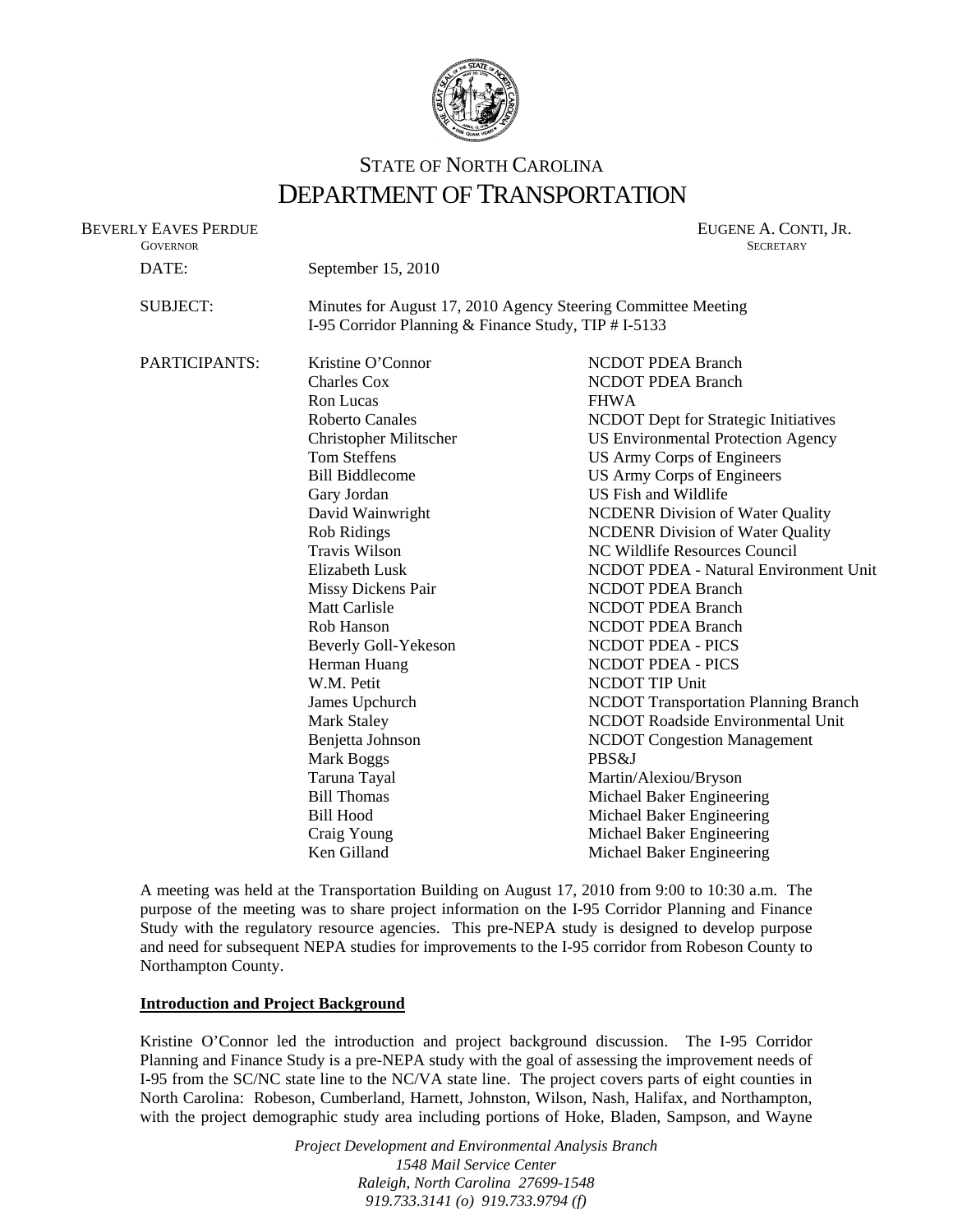Counties. Preliminary studies are underway to determine potential improvement alternatives for I-95, including the number of lanes, median widths, right-of-way needs, potential truck restrictions or the use of truck-only lanes, improvement priorities, and funding strategies. At the beginning of the project, 11 alternatives were under consideration. It is anticipated that the number of alternatives will be reduced throughout the course of the study. This study will also begin the process of determining purpose and need for the alternatives to be carried forward. Resource agencies were given a copy of the Draft Goals and Objectives, as well as a rough outline of the Draft Purpose and Need. NCDOT requested that comments on these draft documents be received by September 17, 2010. NCDOT anticipates meeting with the resource agencies again in October to address these comments. NCDOT also sought public comment on the Draft Goals and Objectives at the seven Citizens Informational Workshops held in August and will summarize the comments received during the workshops prior to the next Agency Steering Committee meeting. By the summer of 2011, NCDOT anticipates that preliminary alternatives and financing options will be more clearly defined. An additional series of public workshops will be scheduled in late summer/early fall 2011 to relay the findings of the study to the public. The project is currently scheduled to be completed with a final report in the fall/winter of 2011.

### **Discussion**

The US Army Corps of Engineers (USACE) asked if adding new lanes to an existing facility would be considered "New Location" and if tolling existing roads would require new legislation. NCDOT responded that adding new lanes to an existing facility would not be considered a "New Location" facility and that new legislation would be required for a toll to be placed on an existing roadway. FHWA is assisting NCDOT with the development of a tolling application in the event that tolling is chosen as the appropriate funding strategy..

The US Environmental Protection Agency (USEPA) asked what percentage of traffic traveling on I-95 came from out of state. NCDOT responded that approximately 50 to 60 percent of the vehicles traveling on I-95 in North Carolina were registered in another state. They also pointed out that only 15 to 20 percent of the traffic went completely through North Carolina, indicating that North Carolina was a destination for over half of the vehicles with out of state registrations.

USEPA asked if it would be possible to have a breakdown of traffic and road conditions by section and the current number of lanes in other states. NCDOT will provide the section-based information in the existing conditions report, currently in the final stages of preparation and expected to be available by the end of 2010. NCDOT also noted that I-95 has eight lanes in portions of South Carolina and in Virginia from the North Carolina state line to Petersburg, and has additional lanes between Petersburg and Richmond. NCDOT stated that Virginia was seeking to place a toll on I-95 at the NC/VA border, but that no formal studies were underway in that state at this time.

USEPA asked about the Average Annual Daily Traffic (AADT). NCDOT responded that the existing AADT along I-95 in North Carolina ranged from 35,000 to 55,000 vehicles per day (vpd) depending on the section. The average annual traffic growth rate was 0.5 to 1.5 percent. Traffic in the design year (2040) was estimated to range from a maximum of 75,000 to 80,000 vpd south of the I-40 interchange. The leading destination along the I-95 corridor in North Carolina was the City of Fayetteville.

USACE asked about the percentage of truck traffic on I-95. NCDOT responded that trucks accounted for 20 to 22 percent of traffic on I-95, and that 70 to 80 percent of truck traffic was registered out of state.

NCDOT informed the agency representatives that FHWA has recently requested a change in the discussion of safety improvements as it relates to a project's Purpose and Need. In order to be able to show a measurable improvement in safety along I-95 and given that I-95 has a higher fatality rate than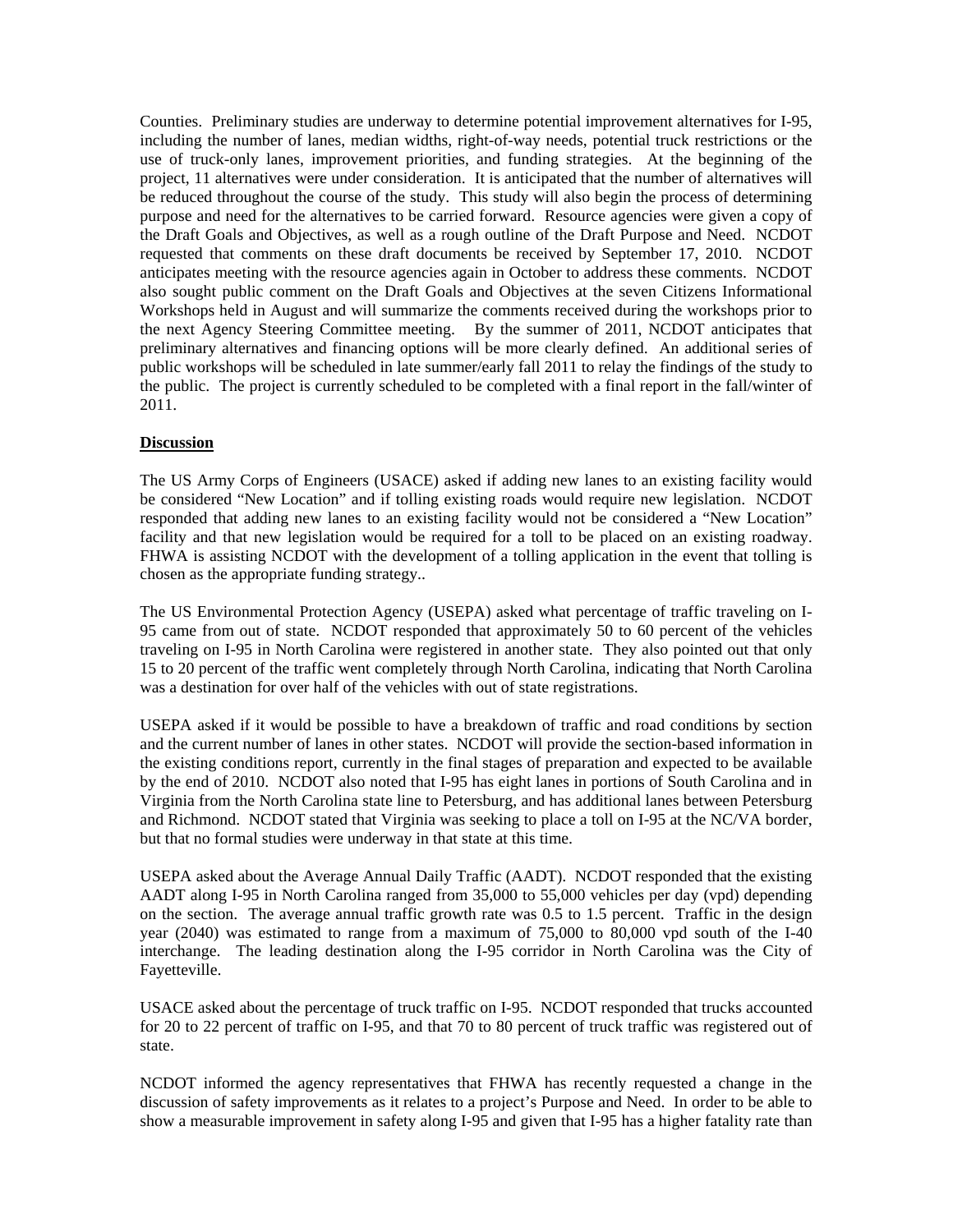comparable interstates in North Carolina (I-40, I-85), FHWA suggested that one goal of this project could be to reduce the fatality rate on I-95.

USEPA asked about travel time on I-95 and noted that crashes caused substantial backups on the roadway, which could have a negative impact on commerce. NCDOT responded that if a toll was placed on I-95, there would be an expectation to improve the level of service (LOS) and that recorded traffic speeds could be a metric for proposed improvements. This could be accomplished by designing for a higher LOS or placing a priority on the facility for plowing in the event of snowstorms.

USACE asked if there were fatality clusters along I-95. NCDOT responded that crash data for the past three years had been analyzed and that fatality rates in Robeson and Nash Counties were statistically higher than other portions of the facility. It was also noted that crashes were more prevalent in the vicinity of interchanges where differences in speed were contributing factors to the crashes.

USEPA asked if NCDOT was looking at interior paved shoulders. NCDOT responded that design standards have been changed since I-95 was constructed and that wider shoulders will be explored. If implemented, they will be constructed throughout the width of the corridor.

USACE asked about the median width on I-95 and if interior widening (within the median) would be possible. NCDOT responded that median widths for I-95 varied considerably throughout the corridor. For example, near Lumberton, the there is no median, only concrete Jersey barrier, so interior widening would not be possible in this area. Throughout the corridor, both interior and exterior widening will be explored as applicable.

FHWA asked if there was a correlation between median width and crash rates. NCDOT responded that they were examining the issue and based on their current information, the only factor that appeared to have a correlation with the crash rate was ramp length.

The next meeting of the Agency Steering Committee will be scheduled for October or November 2010. Comments on the Draft Goals and Objectives are due by September 17.

*If you have any questions, please contact the NCDOT project manager, Ms. Kristine O'Connor at 919-733-7844, extension 311 or the consultant project manager, Mr. Craig Young with Baker Engineering at 919-459-9041.* 

**cc: Meeting Participants**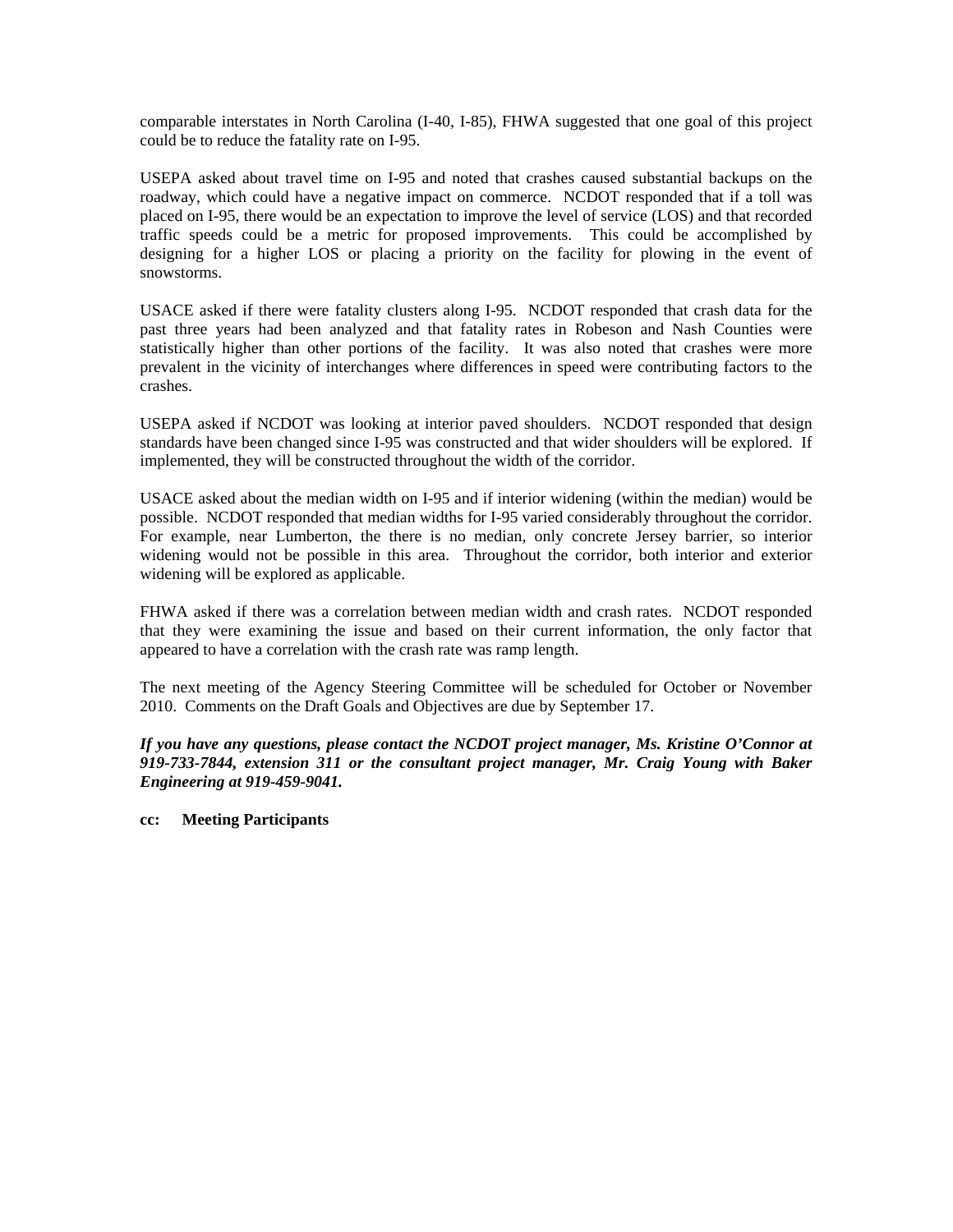

# STATE OF NORTH CAROLINA DEPARTMENT OF TRANSPORTATION

| <b>BEVERLY EAVES PERDUE</b><br><b>GOVERNOR</b> |                                                                                                                           | EUGENE A. CONTI, JR.<br><b>SECRETARY</b> |  |
|------------------------------------------------|---------------------------------------------------------------------------------------------------------------------------|------------------------------------------|--|
| DATE:                                          | December 8, 2010                                                                                                          |                                          |  |
| <b>SUBJECT:</b>                                | Minutes for November 9, 2010 Agency Steering Committee Meeting #2<br>I-95 Corridor Planning & Finance Study, TIP # I-5133 |                                          |  |
| PARTICIPANTS:                                  | Kristine O'Connor                                                                                                         | <b>NCDOT PDEA Branch</b>                 |  |
|                                                | <b>Charles Cox</b>                                                                                                        | <b>NCDOT PDEA Branch</b>                 |  |
|                                                | Ron Lucas                                                                                                                 | <b>FHWA</b>                              |  |
|                                                | <b>Bill Biddlecome</b>                                                                                                    | US Army Corps of Engineers               |  |
|                                                | Gary Jordan                                                                                                               | US Fish and Wildlife                     |  |
|                                                | David Wainwright                                                                                                          | <b>NCDENR Division of Water Quality</b>  |  |
|                                                | Rob Ridings                                                                                                               | <b>NCDENR Division of Water Quality</b>  |  |
|                                                | Glenn Mumford                                                                                                             | NCDOT - RDU                              |  |
|                                                | Rekha Patel                                                                                                               | NCDOT-RDU                                |  |
|                                                | Sam St. Clair                                                                                                             | NCDOT-RDU                                |  |
|                                                | <b>Tracy Pittman</b>                                                                                                      | NCDOT – Division 6                       |  |
|                                                | Greg Burns                                                                                                                | NCDOT - Division 6                       |  |
|                                                | Rob Hanson                                                                                                                | <b>NCDOT PDEA Branch</b>                 |  |
|                                                | Terry Arellano                                                                                                            | NCDOT-TPB                                |  |
|                                                | <b>Mark Staley</b>                                                                                                        | NCDOT Roadside Environmental Unit        |  |
|                                                | Herman Huang                                                                                                              | <b>NCDOT PDEA - PICS</b>                 |  |
|                                                | W.M. Petit                                                                                                                | <b>NCDOT TIP Unit</b>                    |  |
|                                                | Renee Gledhill-Early                                                                                                      | DCR-SHPO                                 |  |
|                                                | Greg Thorpe                                                                                                               | <b>NCDOT PDEA Branch</b>                 |  |
|                                                | Mark Boggs                                                                                                                | PBS&J                                    |  |
|                                                | Kirk Webb                                                                                                                 | PBS&J                                    |  |
|                                                | Taruna Tayal                                                                                                              | Martin/Alexiou/Bryson                    |  |
|                                                | Craig Young                                                                                                               | Michael Baker Engineering                |  |
|                                                | Michelle Suverkrubbe                                                                                                      | Michael Baker Engineering                |  |

A meeting was held at the Transportation Building on November 9, 2010 from 9:00 to 10:30 a.m. with regulatory resource agencies to discuss the I-95 Corridor Planning and Finance Study. This pre-NEPA study is designed to assess the improvement needs of the I-95 corridor from the SC/NC state line to the NC/VA state line (Robeson County to Northampton County), as well as to develop purpose and need for subsequent project level NEPA studies. The objectives of this meeting were to provide study updates, discuss the alternatives development and evaluation process, and consider pre-NEPA concurrence on Purpose and Need and alternatives to be carried forward.

### **Project Update**

Kristine O'Connor provided a study update –

 To date, two comments had been received on the draft Purpose/Need and Goals/Objectives that were distributed to the agencies for comment in September 2010. No additional comments were made during the meeting.

> *Project Development and Environmental Analysis Branch 1548 Mail Service Center Raleigh, North Carolina 27699-1548 919.733.3141 (o) 919.733.9794 (f)*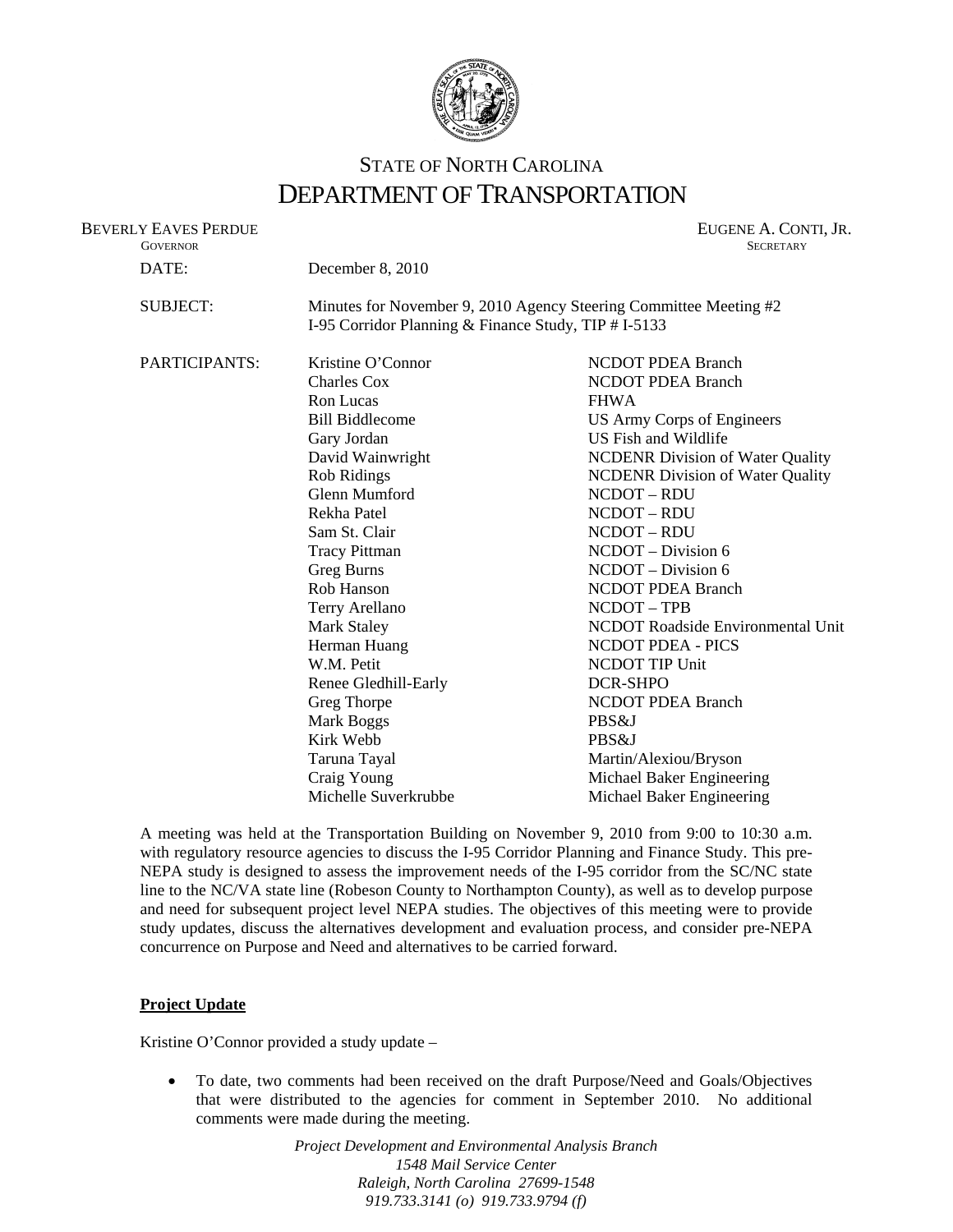- Traffic modeling is ongoing, with a corridor travel demand model being developed to generate future year trips for build and no build alternatives. A draft will be distributed for comment to the agencies before the end of the year.
- Conceptual design is underway to include mainline widening, routine interchanges and potential interchange form changes.

### **Alternatives Screening**

Mark Boggs presented the results of the Alternatives Development and Analysis Technical Memorandum, which was finalized and distributed to the agencies for review and comment in September. Comments on the Tech Memo are due at the end of the month.

The Tech Memo presented the results of the consultant team alternatives development and screening workshop held in July, 2010, including results of the August 2010 Citizens Informational Workshops. The Tech Memo also contained a summary of the draft project purpose and need, plus goals and objectives, which were developed by the team using baseline data from the physical, operational, environmental and financial conditions within the I-95 corridor.

The project needs include the following deficiencies: capacity (traffic flow and LOS), structural (bridges and pavement), geometric (ramp configurations and interchange spacing), fatality crash rates and funding. The purpose of the project is to provide improvements that correct the above listed needs/deficiencies.

The intent of the alternatives development and evaluation process was to identify a broad range of improvement strategies for I-95 and to screen them through a methodical process to yield a design concept and scope that will be more thoroughly evaluated through alternatives refinement. The threetiered process included developing qualitative screening criteria based on the purpose and need for the project (prior to development of alternatives), developing a reasonable range of conceptual alternatives, and eliminating flawed alternatives from consideration.

Tier 1 and Tier 2 screening criteria were developed to screen alternatives in the following areas:

- Avoid environmental and local impacts
- Optimize cost feasibility
- Improve traffic operations
- Maximize safety
- Minimize constructability issues.

The criteria that best represent purpose and need are the Operations criterion and the Safety criterion. Accordingly, these were given a higher priority in the final overall rating.

Specifically, the screening process consisted of following:

**Tier 1 (Fatal Flaw):** A broad range of project improvements (10 total) were identified that could possibly meet the project purpose and need. The ten conceptual alternatives were evaluated and screened using a "good/fair/poor" rating scale, with the following concepts eliminated due to fatal flaws (they would not meet purpose and need or would have extraordinary environmental or local impacts), as discussed below:

Preservation and Modernization **–** The Preservation and Modernization Alternative would include no capacity improvements, but would replace or rehabilitate the highway infrastructure in order to preserve the existing highway operations with a modern facility that meets current design standards,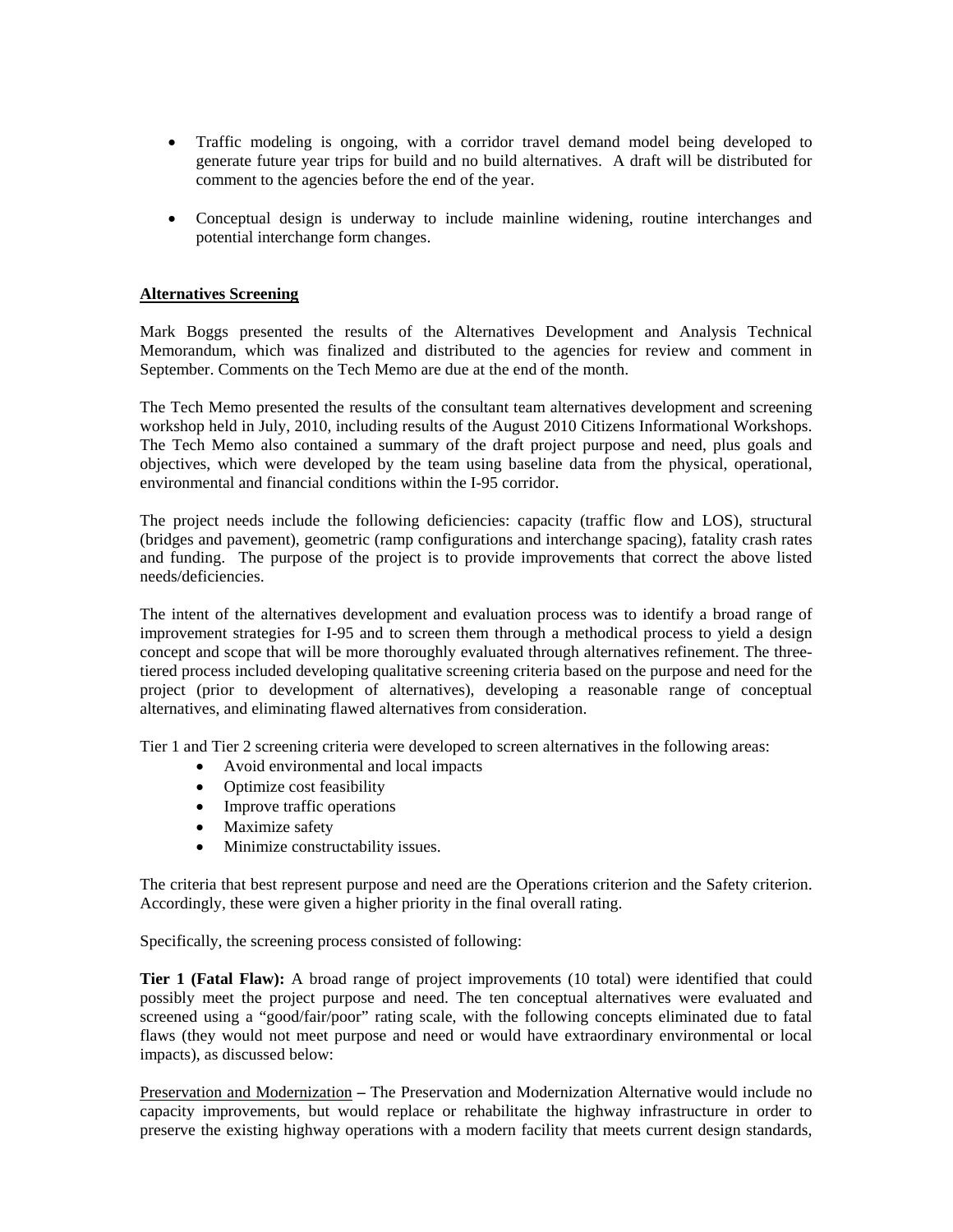fixing or replacing inadequate infrastructure. This alternative was eliminated because it does not meet the purpose and need of improving traffic operations and safety on I-95, and the costs of replacing inadequate infrastructure would be very high with no capacity improvement.

Demand Management and System Management – The Demand Management and System Management Alternative would attempt to improve peak traffic flow through means other than traditional highway expansion, using system management measures such as improved signal timing at interchanges, message boards on the highway alerting travelers to delays or alternative routes, and using road sensors and cameras to notify authorities of congestion issues to improve response time. This alternative was eliminated because it does not meet the purpose and need of improving traffic operations and safety on I-95 or fixing inadequate infrastructure, even though it is a very low-cost alternative.

Multimodal Alternatives (Move Freight to Rail and Passengers to Transit) – The Multimodal Alternatives would attempt to improve operations and safety on I-95 by: 1) moving freight traveling through the corridor on trucks to freight trains that parallel the I-95 corridor; and 2) moving passengers and drivers traveling through the corridor in cars onto transit modes, including trains and buses. These alternatives were eliminated because they would not meet the purpose and need of improving traffic operations and safety on I-95, or fixing inadequate infrastructure. Moving freight to rail and passengers to transit would reduce the number of vehicles on I-95 by only a small percentage. This is because 15-25% of the volume in the corridor is due to truck traffic and that the corridor is not solely used for long distance trips (there is a lot of local usage), which are not as amenable to multimodal solutions. The multimodal alternatives would therefore be unlikely to reduce auto or truck traffic sufficiently to eliminate the need for additional highway capacity.

New Alignment Freeway – The New Alignment Freeway Alternative would construct a limited access freeway on new alignment, either west or east of I-95 for the entire 182 miles between South Carolina and Virginia, and leave the existing I-95 in place. This alternative was proposed as a way to address most of the operational, safety and infrastructure needs of the corridor, without the potentially severe impacts associated with staying on the existing alignment. This alternative was eliminated because it would have unacceptable impacts to the human and natural environments, would not fix inadequate infrastructure on I-95, a significant amount of traffic would remain on I-95, and the costs to build this alternative would be very high.

Four-lane US 301 – This alternative would upgrade US Highway 301 to four lanes along its entire length, keeping local access open. Because US 301 and I-95 are co-located on the same alignment for a portion of the way, a new US 301 alignment would need to be constructed in this area. This alternative was eliminated because it would have unacceptable impacts to the human and natural environments, requiring substantial amounts of additional right of way, place increased levels of traffic on inherently less-safe roads, increase traffic through the developed areas along US 301, and would not fix inadequate infrastructure on I-95. Also, there would be a significant amount of traffic remaining on I-95. Due to lack of access control, this alternative could not provide a comparable level of safety or improvements in travel speed and times as would I-95. The costs to build this alternative would also be very high.

**Tier 2 (Qualitative):** The Tier 2 evaluation was conducted for the three I-95 conceptual alternatives that passed the Tier 1 screening, plus the No Build Alternative, which was retained for comparison purposes (as required by NEPA) even though it does not meet the operations or safety evaluation criteria. These four alternatives were evaluated through a refined process and rated using a numerical scale between 1 and 10, where  $1 =$  poor and  $10 =$  good. This qualitative rating was based on data and team experience, as discussed below:

Add Managed Lanes - This alternative would add extra capacity with one or two additional lanes in each direction that would be tolled in order to guarantee a high level of service (LOS) of C or better. Only the new capacity lanes would be tolled and they would be separated from the general purpose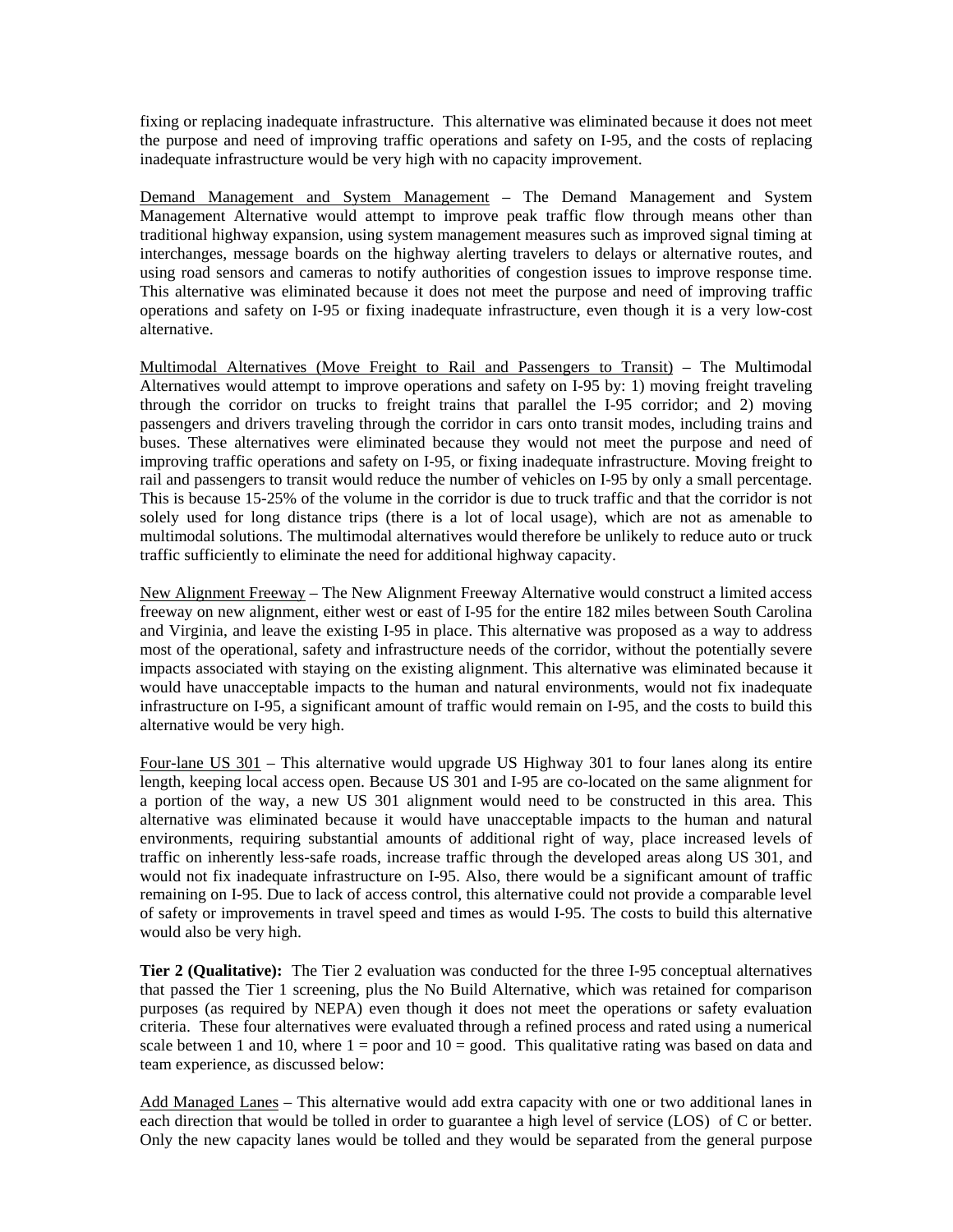lanes with either soft or hard barriers. This alternative had the advantage in that it would provide the desired LOS throughout the corridor, but overall it scored the lowest (25 points out of 60), given the following disadvantages:

- Higher cost than Widen on Existing Alignment alternative due to additional lanes and shoulders.
- Higher impacts to the human and natural environments because of the wider typical section.
- Highest amount of right of way required (same as Add Truck Lanes alternative).
- Very low revenue potential that may not cover operating costs.
- Potential to construct a great deal of capacity that would be under-utilized.

Add Truck Lanes – This alternative would add extra capacity to I-95 with two additional lanes in each direction that would be reserved for truck use only; there would be no additional capacity added to the general use lanes. The truck lanes, as well as the general use lanes, would be tolled because there has been much negative feedback from the trucking industry on projects that propose to,toll trucks but not passenger cars. The barrier-separated lanes could be on the outside or inside lanes, and would require special ramp configurations at the interchanges. This alternative scored better than Managed Lanes (with 28 pts), but less than the No Build Alternative (which scored 31 points).

Advantages of this option:

- Provide desired LOS in truck only lanes.
- Separation of trucks and passenger vehicles may have a perception of increased safety, but trucks would need to cross the general use lanes to access the truck only lanes. There would need to be an assessment of safety issues relative to this weaving.
- Provides a high level of revenue potential due to the assumption that all vehicles would be tolled.

Disadvantages of this option:

- Higher cost than Add General Use Lanes on Existing Alignment alternative due to additional required facilities.
- Higher impacts to the human and natural environments because of the wider typical section/larger footprint.
- Highest amount of right of way required (same as Managed Lane alternative).
- Additional capacity is required for the general use lanes to maintain acceptable LOS (additional costs).

Add General Use Lanes/Widen On Existing Alignment – This alternative would reconstruct the existing alignment of I-95, adding additional general use lanes to I-95 to improve traffic operations and safety conditions and replace or rehabilitate substandard infrastructure. The alternative would add one or two lanes in each direction, depending on the future traffic needs for each segment between interchanges. Deficient bridges and pavement would be replaced as well. This alternative would be tolled. The alternative has the disadvantage that, although it is the lowest cost of the three build alternatives evaluated in Tier 2, it is still expensive. For the following reasons, this alternative scored the highest with 39 points out of 60:

Advantages of this option:

- Meet desired LOS.
- Lowest cost of the Tier 2 alternatives.
- Lowest impact on the human and natural environments due to fewer lanes (narrower footprint).
- Lowest amount of right of way required.
- High level of safety.
- Least complex to collect toll revenue because fewer tolling points would be required.

Tier 2 Conclusions –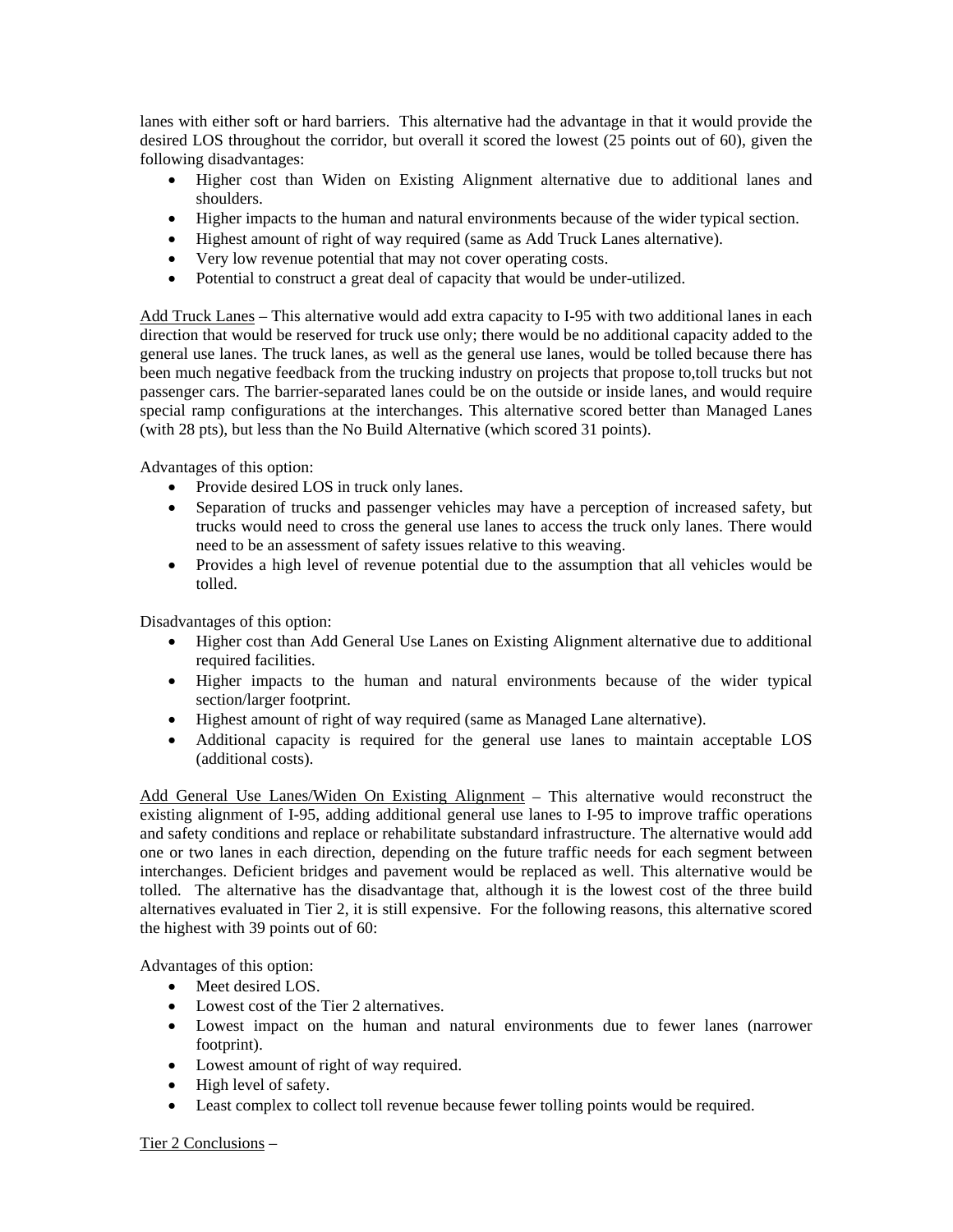- 1) *Eliminate Add Managed Lane Alternative*. Managed lanes are typically constructed within heavily urbanized areas with a great deal of congestion. They are typically constructed to manage congestion and provide a significant travel time savings compared to general use lanes. The I-95 traffic profile is mostly rural and has a great deal of recreational use and peaking characteristics that are atypical of urban traffic.
- 2) *Eliminate Add Truck Lane Alternative*. Truck lanes are typically constructed within high traffic volume facilities that have hourly volumes approaching 2,000 trucks per hour and LOS of E or F. Neither of these conditions applies to the existing I-95 corridor. With the Add General Use Lanes on Existing Alignment alternative, acceptable LOS can be maintained at a much lower cost with fewer impacts to the environment and communities.
- 3) *Carry Forward the Add General Use Lanes on Existing Alignment Alternative*. This "Widen on Existing Alignment" alternative would provide the desired LOS and enhanced safety and would have the lowest impact on the human and natural environments as compared to the other build alternatives. This alternative is recommended to be carried forward to Tier 3 and retained as the "Design Concept and Scope" for the project. Feasibility of tolling or other financing options remains to be evaluated.

**Tier 3 (Refinement):** Further steps are currently being taken to refine the design elements of the Design Concept and Scope alternative for financial analysis and operational feasibility. This will involve reviewing the "Widen on Existing Alignment" alternative to incorporate other improvement options, including interchange design improvements, bypasses at selected locations to avoid severe community impacts, feasible tolling scenarios, greenway enhancements, and a corridor infrastructure preservation plan.

Mark Boggs concluded the screening presentation by reminding the committee that comments on the Tech Memo are due at the end of November. No comments were made by the Steering Committee at this meeting.

## **Discussion**

Kristine O'Connor stated that even though the current study is not a NEPA study, it would be most efficient to agree on the overall purpose and need at this stage in order to avoid reinventing the wheel during the phased implementation of each of the planning and design elements of the project as they progress into their respective NEPA studies. She asked the Committee what their perspectives were on pre-NEPA concurrence on the Purpose and Need for the whole project. This would mean that individual projects would still require individual environmental documents, but that they would all contain the same design concept and same purpose and need.

The NC Wildlife Resources Commission (WRC) stated that they would defer to the other team members, including the US Environmental Protection Agency (EPA), the US Army Corps of Engineers (USACE) and the Federal Highway Administration (FHWA) on the issue, especially regarding the issue of segmentation.

The USACE stated that as long as the projects have independent utility they would not be considered segmented.

FHWA stated that agreeing on the broad project elements such as purpose and need and screening alternatives in a larger study rather than repeating the process for multiple individual TIP projects is encouraged by NEPA and would be the best use of time and resources.